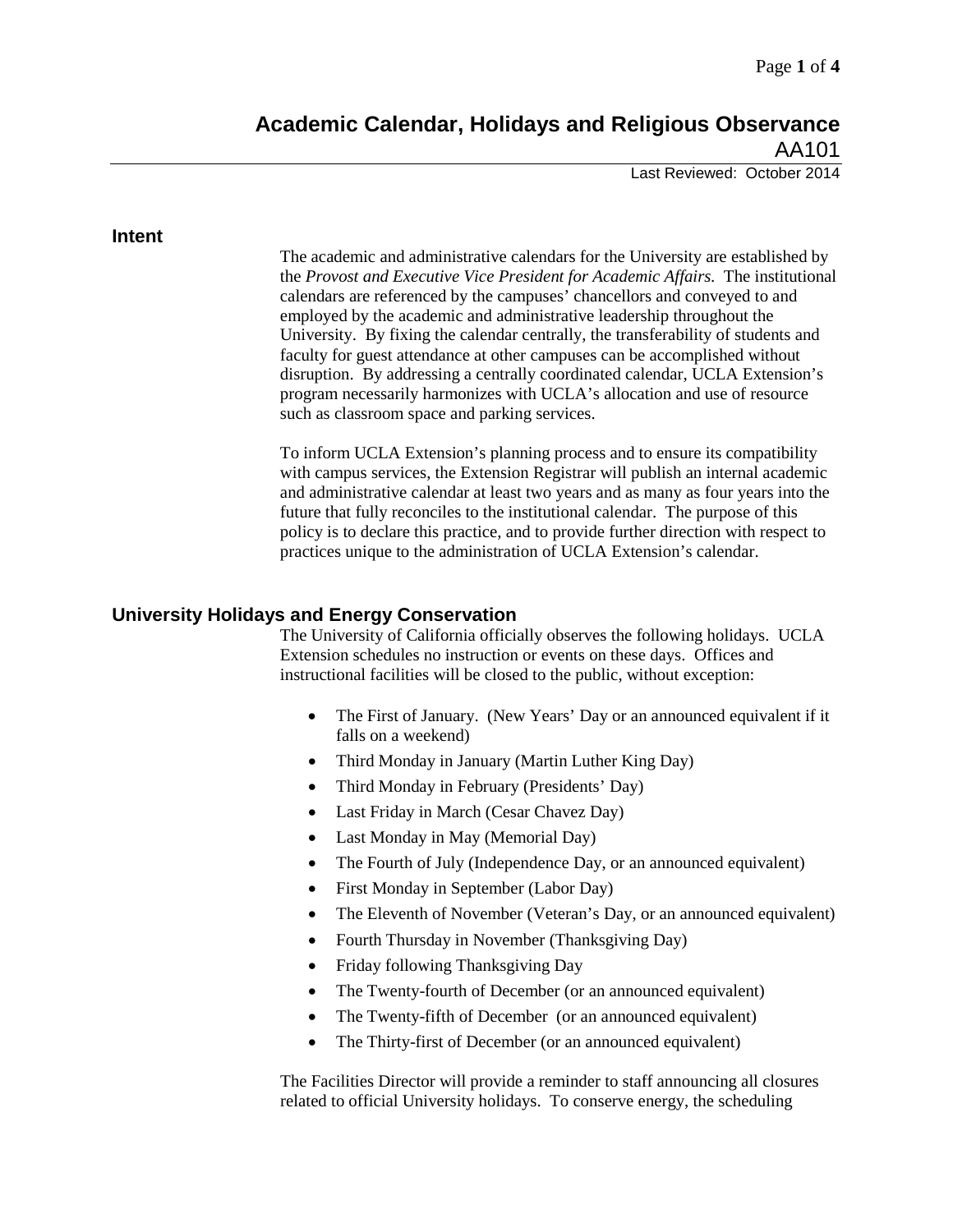coordinator will to the greatest degree possible concentrate Saturday and Sunday programming in the fewest possible venues to enable closures of instructional and administrative spaces on these days. To conserve energy, the Chancellor may elect to close UCLA to business operations and instruction for additional days between the end of the Fall Quarter term and the beginning of the subsequent Winter Quarter term.

### **Religious Practice and Non-Discrimination**

UCLA Extension classes are scheduled with the following factors taken into consideration:

- The University of California is a secular institution and as such does not observe days defined as sacred by any faith-based tradition.
- UCLA Extension is pragmatic in its administration, and therefore does not typically schedule instruction on days such as Sundays or Friday evenings when a significant number of prospective students would likely not attend due to cultural or societal norms.
- The University, in accordance with applicable Federal and State laws and University policy, does not discriminate based on religion.

*No student shall be academically compromised for the exercise or expression of his or her religion.* For credit-bearing courses, when any single scheduled class session presents material that will be subject to examination, or when there is an exam, and a student chooses as a matter of conscience to observe a generally known and verifiable religious exercise precluding their attendance for the day, the student will be exempt from the exercise or provided a makeup session, a make-up exam, a compensating tutorial or benefit from the work of a note-taker. Similarly, for any non-credit course where attendance is employed as a criterion for the award of continuing education units (CEU), or is required or expected as a test for fulfillment of other requirements, attendance will nevertheless be excused.

Conversely, UCLA Extension reserves the right to anticipate the religious affiliations of its student and instructor populations and to limit its exposure to costs for academic accommodations by electing not to schedule class meetings on days of religious significance. To facilitate advanced planning, the Dean's Office will list on UCLA Extension's academic calendar known days of religious significance that would likely impact attendance. Departments will take this information into consideration and plan classes not to begin or to meet on the days or at times so listed. Catalogs will list, as appropriate, *no- meeting dates*  and staff responding to public inquiries about such *no-meeting dates* will describe them as just that and nothing more – *not that the University is observing a holiday or a religious holiday*. The only holidays observed by the University are those listed above*.*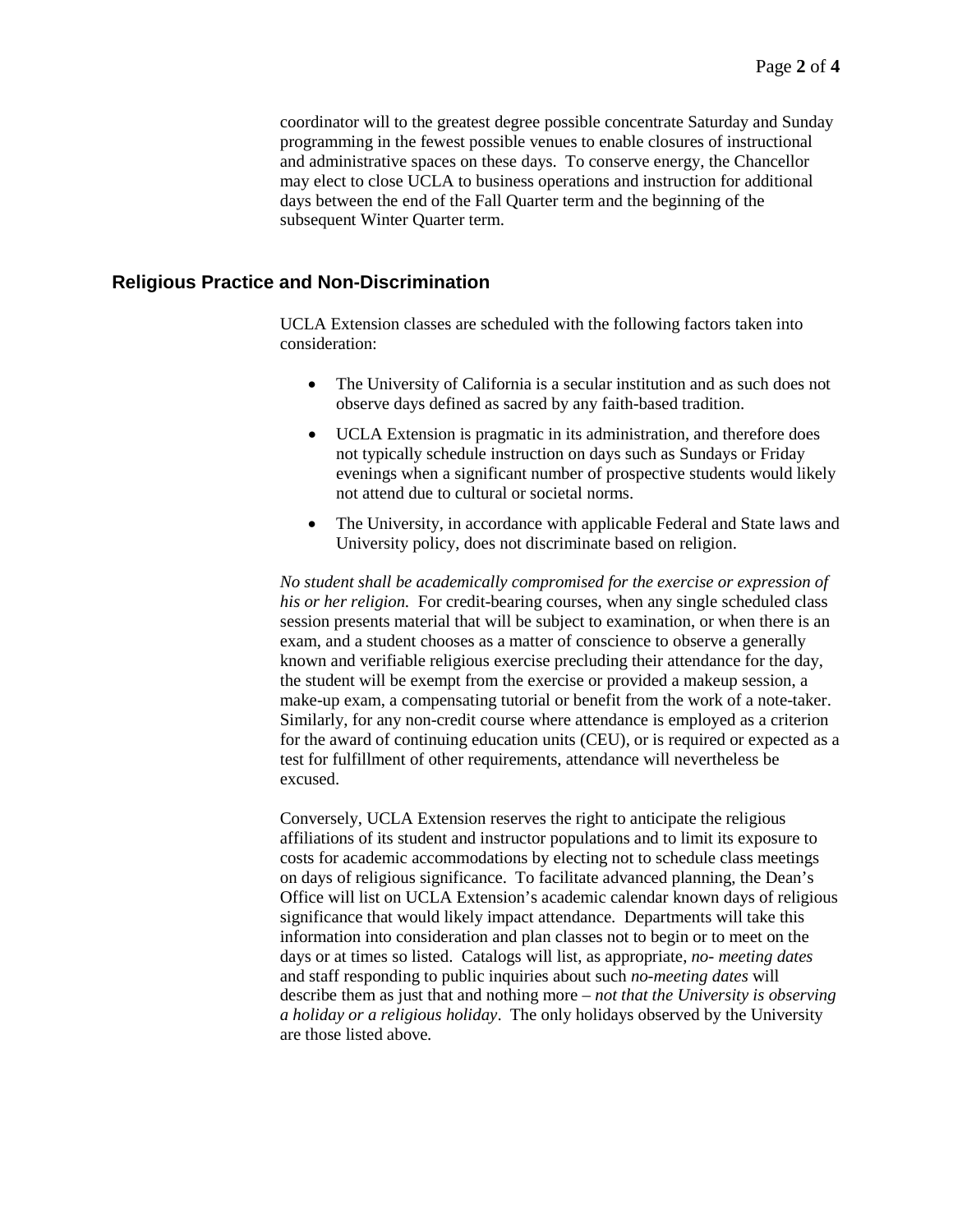#### **Calendar Constraints and Emergencies**

With some academic terms, the number of meeting opportunities may be severely limited either due to calendar constraints or emergencies that impact the normal schedule. (For example, Winter terms are constrained at start and finish, sometimes require a late start, and span multiple federal holidays impacting our ability to deliver courses over twelve consecutive Mondays. Natural disasters can severely impact the academic calendar of any term.)

Under unusual or emergency conditions, the Dean may approve, as an alternative to the scheduling of *make-up sections*, an off-setting technique whereby unit valuation can be preserved by shifting a reasonable portion of the course load off contact hours and directly to students with additional compensating work to be accomplished outside of class. Approval for this elective off-setting technique will be for a particular academic term, and be subject to approval by program department directors course by course to ensure that learning outcomes remain the same. Because this technique can greatly affect instructors' course plans, it is typically employed only in consultation with affected instructors.

### **The Academic Calendar and Attribution of Services by Term**

The academic and administrative (fiscal) calendars at UCLA Extension are divided into four quarters by academic session, beginning with the summer term at the first of July. The official, published start dates of Extension's academic quarters will align to the first Monday- of- Instruction of the comparable regularsession terms, except for Fall, where Extension's start will align to the official start of the Fall term (thus preceding its first Monday- of- Instruction).

For UCLA Extension, all 365/6 days of the year will be mapped to an academic quarter, with the end of one academic term (and accounting period) defined as the day immediately preceding the start of the next. This ensures that a UCLA Extension class can be held on any given day of the year (other than University holidays), including those days that for the regular session would fall between academic terms.

For consistent financial reporting, program department staff using planning systems will attribute each class to an academic/fiscal *quarter/year* value. They will select a value corresponding to the term in which its first or only meeting date falls, *except*, if the first or only meeting is scheduled on the Saturday or Sunday immediately preceding the official start of a quarter, program department staff will classify the activity as belonging to the *quarter/year* about to begin. This practice has significant value for twelve- week courses held on Saturdays, particularly those designed around school teachers' schedules.

In the exceptional cases where classes end in a different academic term, advisors, registration assistants and program department personnel will make a concerted effort to inform students of special considerations such as the compromised utility or value of parking permits, or the need to be mindful of changes in classroom assignment.